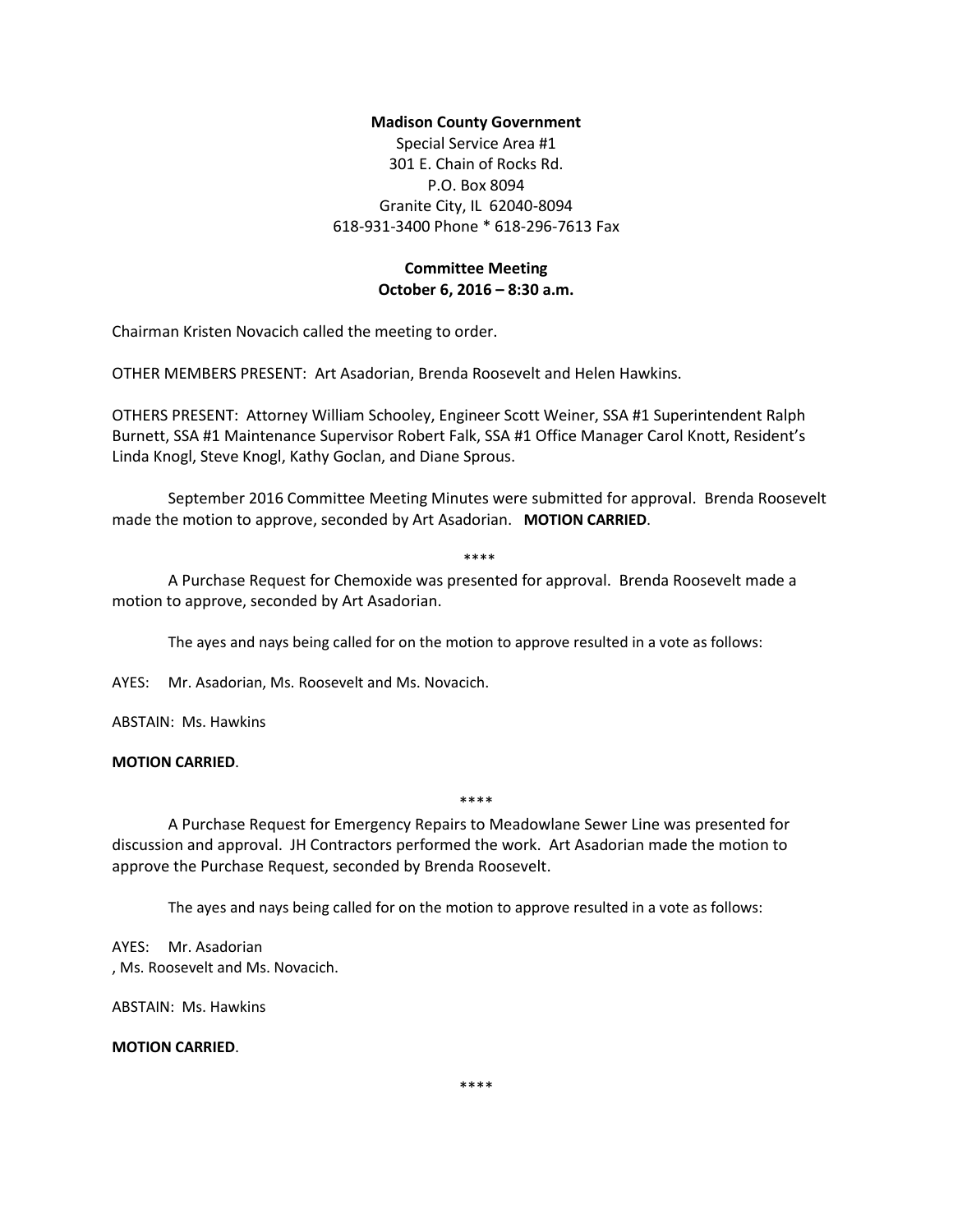A Resolution to Award Contract for Repairs to Lift Station #12 was presented for approval. Brenda Roosevelt made a motion to approve, seconded by Art Asadorian.

The ayes and nays being called for on the motion to approve resulted in a vote as follows:

AYES: Mr. Asadorian, Ms. Roosevelt and Ms. Novacich.

ABSTAIN: Ms. Hawkins

**MOTION CARRIED**.

\*\*\*\*

The 'Engineer's Monthly Report' updated the committee on the current status of the following projects: Parallel Force Main – Lift Station 19. Reroute of the Force Main for the discharge from Lift Station 23A. Generator Installation – Phase 2 project is still on hold until the aforementioned projects are complete. The report will be placed on file. The Committee approved Scott Weiner to prepare the Bid paperwork for the 23A Reroute.

\*\*\*\*

The Balance Sheet for August 2016 was reviewed. A motion to approve was made by Art Asadorian, seconded by Helen Hawkins. **MOTION CARRIED**.

#### \*\*\*\*

The Bill List for September 2016 was presented for discussion and approval. A motion to approve the Bill List was made by Art Asadorian, seconded by Brenda Roosevelt.

The ayes and nays being called for on the motion to approve resulted in a vote as follows:

AYES: Mr. Asadorian, Ms. Hawkins, Ms. Roosevelt and Ms. Novacich.

NAYS: None.

## **MOTION CARRIED**.

\*\*\*\*

The Purchase Order Report was submitted for approval. Chairman Novacich made the motion, seconded by Helen Hawkins.

The ayes and nays being called for on the motion to approve resulted in a vote as follows:

AYES: Mr. Asadorian, Ms. Roosevelt and Ms. Novacich.

ABSTAIN: Helen Hawkins

### **MOTION CARRIED**.